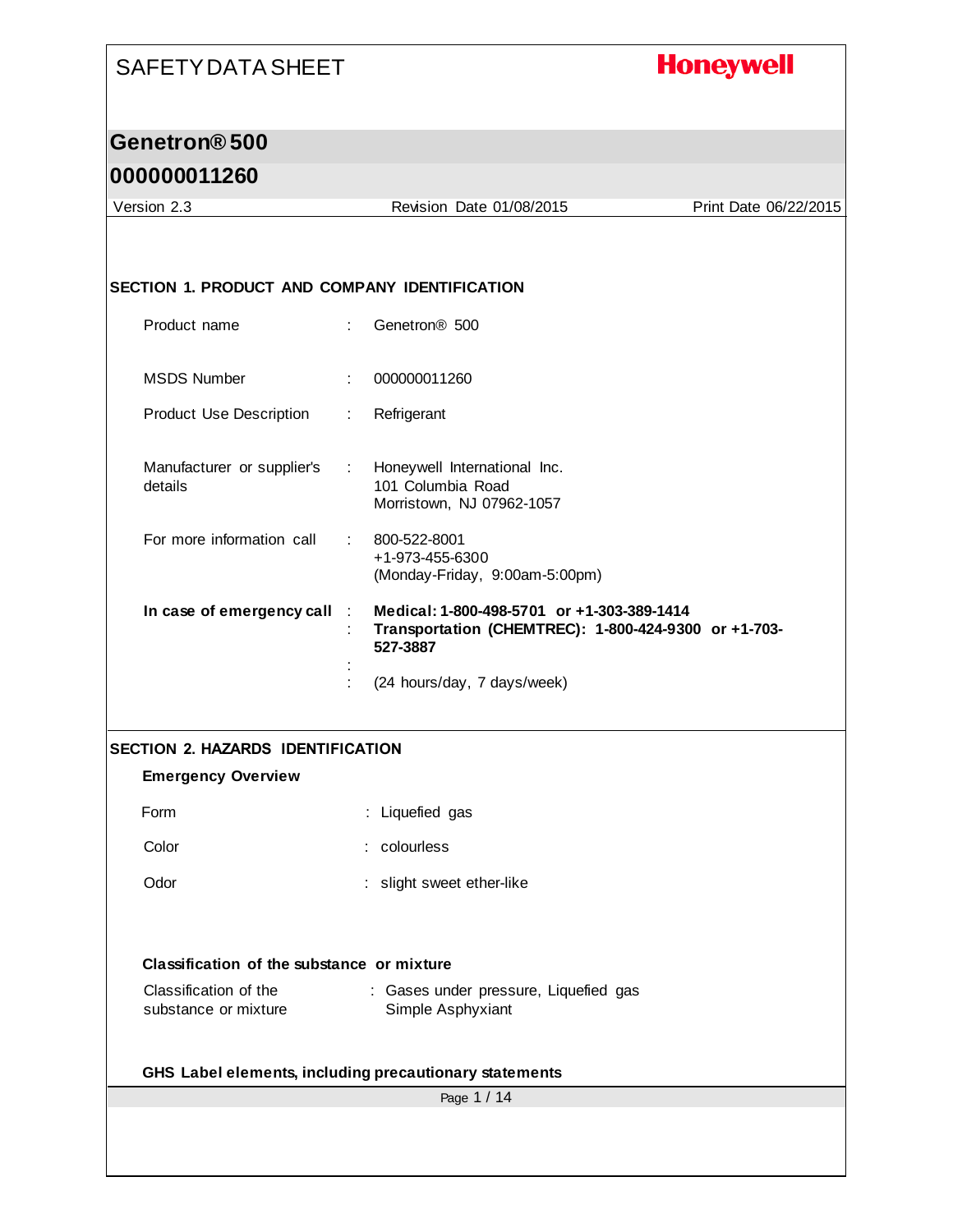# **Honeywell**

# **Genetron® 500**

| 000000011260                                             |                                                                                                                                                                                       |                       |
|----------------------------------------------------------|---------------------------------------------------------------------------------------------------------------------------------------------------------------------------------------|-----------------------|
| Version 2.3                                              | Revision Date 01/08/2015                                                                                                                                                              | Print Date 06/22/2015 |
| Symbol(s)                                                |                                                                                                                                                                                       |                       |
| Signal word                                              | : Warning                                                                                                                                                                             |                       |
| Hazard statements                                        | : Contains gas under pressure; may explode if heated.<br>May displace oxygen and cause rapid suffocation.                                                                             |                       |
| Precautionary statements                                 | : Prevention:<br>Use personal protective equipment as required.                                                                                                                       |                       |
|                                                          | Storage:<br>Protect from sunlight. Store in a well-ventilated place.                                                                                                                  |                       |
| Hazards not otherwise<br>classified                      | : Excessive exposure may cause central nervous system effects<br>including drowsiness and dizziness. Excessive exposure may<br>also cause cardiac arrhythmia.<br>May cause frostbite. |                       |
| Carcinogenicity                                          | No component of this product present at levels greater than or equal to 0.1% is identified as a known                                                                                 |                       |
| or anticipated carcinogen by NTP, IARC, or OSHA.         |                                                                                                                                                                                       |                       |
| <b>SECTION 3. COMPOSITION/INFORMATION ON INGREDIENTS</b> |                                                                                                                                                                                       |                       |
| Chemical nature                                          | : Mixture                                                                                                                                                                             |                       |
| <b>Chemical Name</b>                                     | CAS-No.                                                                                                                                                                               | Concentration         |
| Dichlorodifluoromethane                                  | 75-71-8                                                                                                                                                                               | 73.80 %               |
| 1,1-Difluoroethane                                       | 75-37-6                                                                                                                                                                               | 26.20 %               |
|                                                          |                                                                                                                                                                                       |                       |
|                                                          | Page 2 / 14                                                                                                                                                                           |                       |
|                                                          |                                                                                                                                                                                       |                       |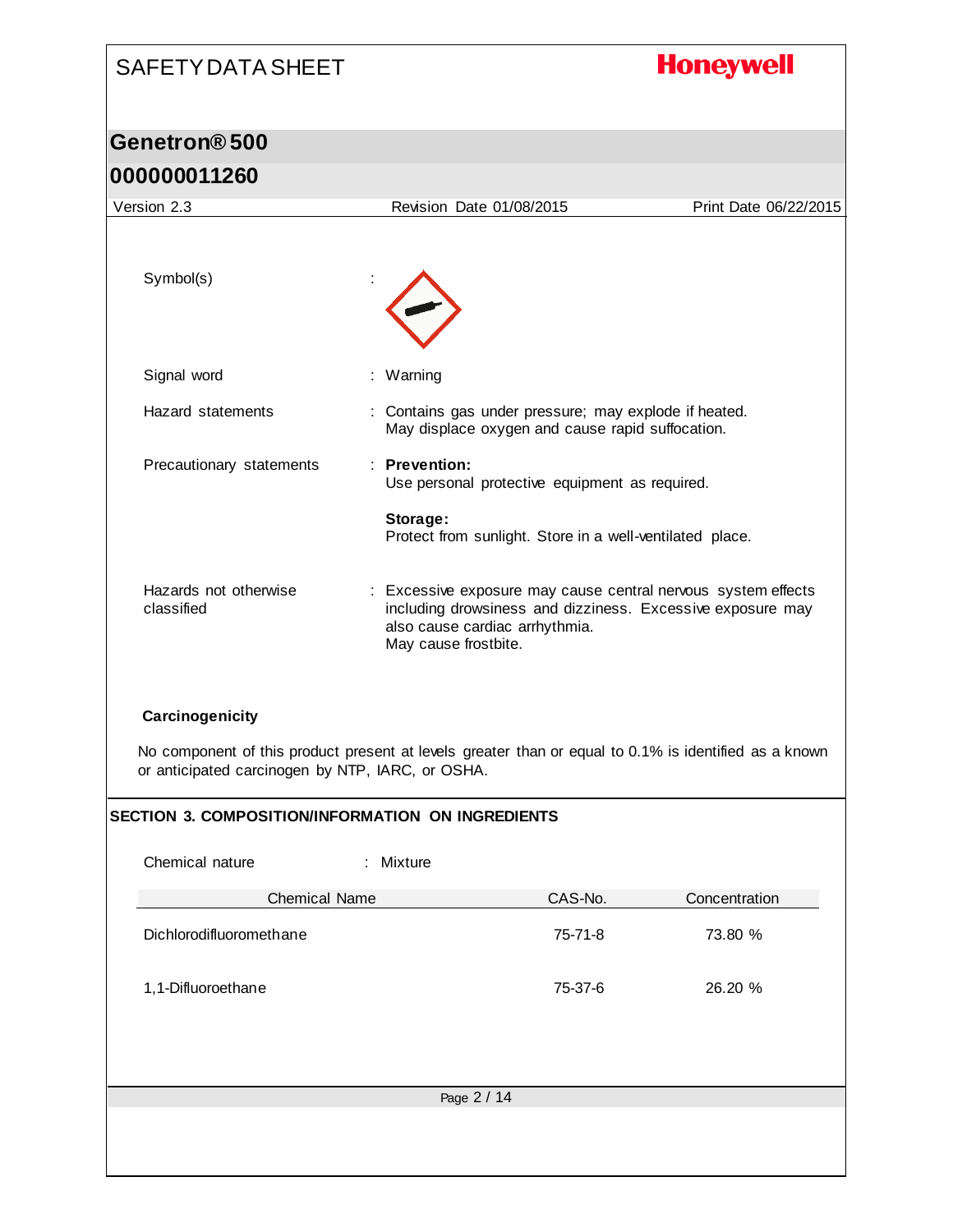# **Honeywell**

#### **Genetron® 500**

| Version 2.3                             | Revision Date 01/08/2015                                                                                                                                                                                                                                                                                                                         | Print Date 06/22/2015 |
|-----------------------------------------|--------------------------------------------------------------------------------------------------------------------------------------------------------------------------------------------------------------------------------------------------------------------------------------------------------------------------------------------------|-----------------------|
|                                         |                                                                                                                                                                                                                                                                                                                                                  |                       |
|                                         |                                                                                                                                                                                                                                                                                                                                                  |                       |
|                                         |                                                                                                                                                                                                                                                                                                                                                  |                       |
| <b>SECTION 4. FIRST AID MEASURES</b>    |                                                                                                                                                                                                                                                                                                                                                  |                       |
| Inhalation                              | Move to fresh air. If breathing is irregular or stopped,<br>administer artificial respiration. Use oxygen as required,<br>provided a qualified operator is present. Call a physician. Do<br>not give drugs from adrenaline-ephedrine group.                                                                                                      |                       |
| Skin contact                            | After contact with skin, wash immediately with plenty of water.<br>If there is evidence of frostbite, bathe (do not rub) with<br>lukewarm (not hot) water. If water is not available, cover with a<br>clean, soft cloth or similar covering. If symptoms persist, call a<br>physician.                                                           |                       |
| Eye contact                             | Rinse immediately with plenty of water, also under the eyelids,<br>for at least 15 minutes. In case of frostbite water should be<br>lukewarm, not hot. If symptoms persist, call a physician.                                                                                                                                                    |                       |
| Ingestion                               | Unlikely route of exposure. As this product is a gas, refer to the<br>inhalation section. Do not induce vomiting without medical<br>advice. Call a physician immediately.                                                                                                                                                                        |                       |
| Notes to physician                      |                                                                                                                                                                                                                                                                                                                                                  |                       |
| Treatment                               | Because of the possible disturbances of cardiac rhythm,<br>catecholamine drugs, such as epinephrine, should be used<br>with special caution and only in situations of emergency life<br>support. Treatment of overexposure should be directed at the<br>control of symptoms and the clinical conditions. Treat frost-<br>bitten areas as needed. |                       |
| <b>SECTION 5. FIREFIGHTING MEASURES</b> |                                                                                                                                                                                                                                                                                                                                                  |                       |
| Suitable extinguishing media            | : The product is not flammable.<br><b>ASHRAE 34</b><br>Use water spray, alcohol-resistant foam, dry chemical or<br>carbon dioxide.<br>Use extinguishing measures that are appropriate to local<br>circumstances and the surrounding environment.                                                                                                 |                       |
| Specific hazards during                 | Contents under pressure.                                                                                                                                                                                                                                                                                                                         |                       |
|                                         | Page 3 / 14                                                                                                                                                                                                                                                                                                                                      |                       |
|                                         |                                                                                                                                                                                                                                                                                                                                                  |                       |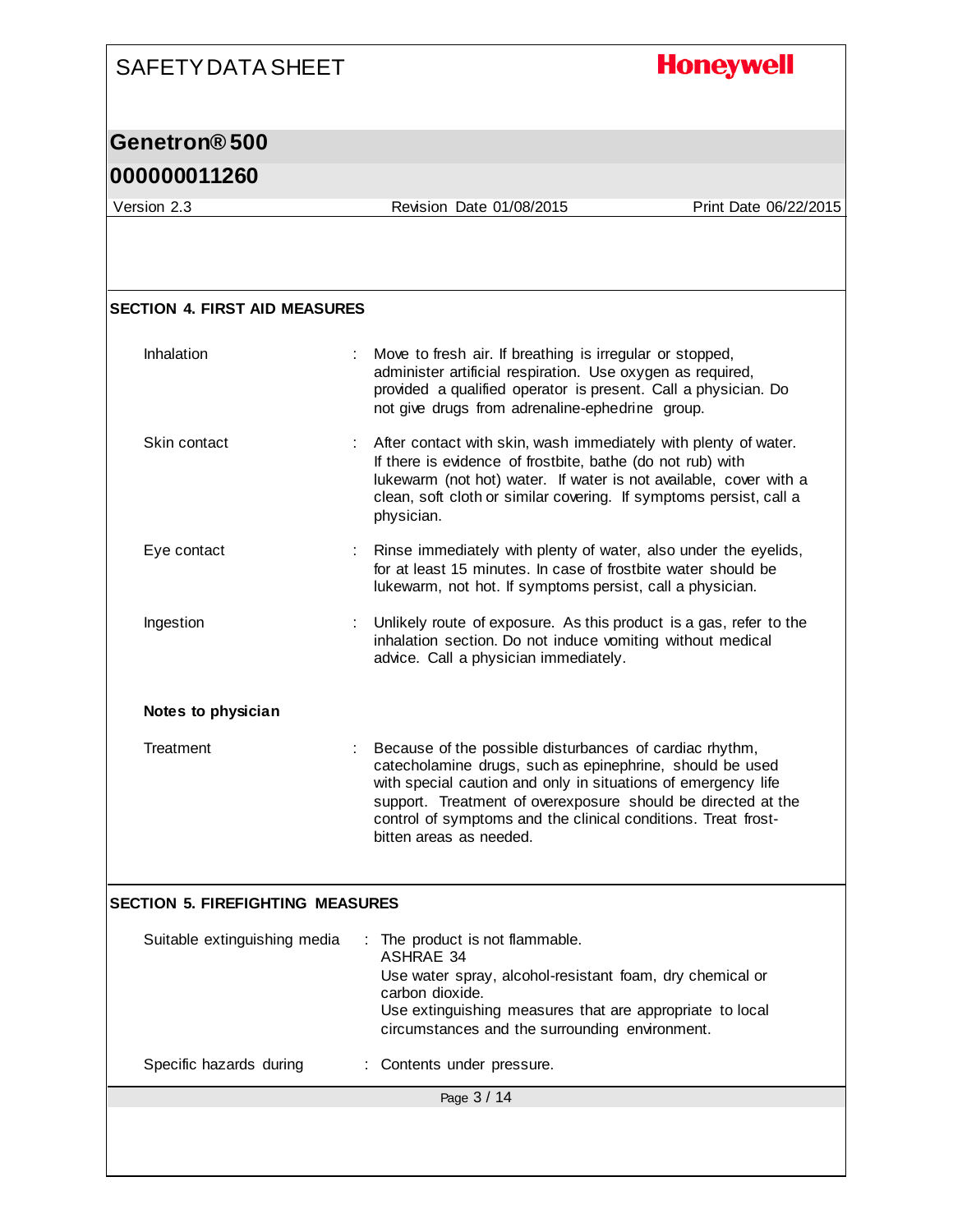# **Honeywell**

# **Genetron® 500**

| 000000011260 |  |
|--------------|--|
|--------------|--|

| Version 2.3                                      | Revision Date 01/08/2015                                                                                                                             | Print Date 06/22/2015 |
|--------------------------------------------------|------------------------------------------------------------------------------------------------------------------------------------------------------|-----------------------|
|                                                  |                                                                                                                                                      |                       |
|                                                  |                                                                                                                                                      |                       |
| firefighting                                     | This product is not flammable at ambient temperatures and<br>atmospheric pressure.                                                                   |                       |
|                                                  | However, this material can ignite when mixed with air under<br>pressure and exposed to strong ignition sources.<br>Container may rupture on heating. |                       |
|                                                  | Cool closed containers exposed to fire with water spray.<br>Do not allow run-off from fire fighting to enter drains or water<br>courses.             |                       |
|                                                  | Vapours are heavier than air and can cause suffocation by<br>reducing oxygen available for breathing.                                                |                       |
|                                                  | In case of fire hazardous decomposition products may be<br>produced such as:<br>Gaseous hydrogen chloride (HCI).                                     |                       |
|                                                  | Hydrogen fluoride<br>Carbon monoxide                                                                                                                 |                       |
|                                                  | Carbon dioxide (CO2)<br>Carbonyl halides                                                                                                             |                       |
| Special protective equipment<br>for firefighters | : In the event of fire and/or explosion do not breathe fumes.<br>Wear self-contained breathing apparatus and protective suit.                        |                       |
|                                                  | No unprotected exposed skin areas.                                                                                                                   |                       |
|                                                  |                                                                                                                                                      |                       |
|                                                  |                                                                                                                                                      |                       |
|                                                  |                                                                                                                                                      |                       |
| <b>SECTION 6. ACCIDENTAL RELEASE MEASURES</b>    |                                                                                                                                                      |                       |
| Personal precautions                             | Immediately evacuate personnel to safe areas.<br>Keep people away from and upwind of spill/leak.                                                     |                       |
|                                                  | Wear personal protective equipment. Unprotected persons<br>must be kept away.                                                                        |                       |
|                                                  | Remove all sources of ignition.                                                                                                                      |                       |
|                                                  | Avoid skin contact with leaking liquid (danger of frostbite).<br>Ventilate the area.                                                                 |                       |
|                                                  | After release, disperses into the air.<br>Vapours are heavier than air and can cause suffocation by                                                  |                       |
|                                                  | reducing oxygen available for breathing.                                                                                                             |                       |
|                                                  | Avoid accumulation of vapours in low areas.<br>Unprotected personnel should not return until air has been                                            |                       |
|                                                  | tested and determined safe.                                                                                                                          |                       |
|                                                  | Ensure that the oxygen content is $>= 19.5\%$ .                                                                                                      |                       |
| Environmental precautions                        | Prevent further leakage or spillage if safe to do so.<br>The product evapourates readily.                                                            |                       |
|                                                  | Page 4 / 14                                                                                                                                          |                       |
|                                                  |                                                                                                                                                      |                       |
|                                                  |                                                                                                                                                      |                       |
|                                                  |                                                                                                                                                      |                       |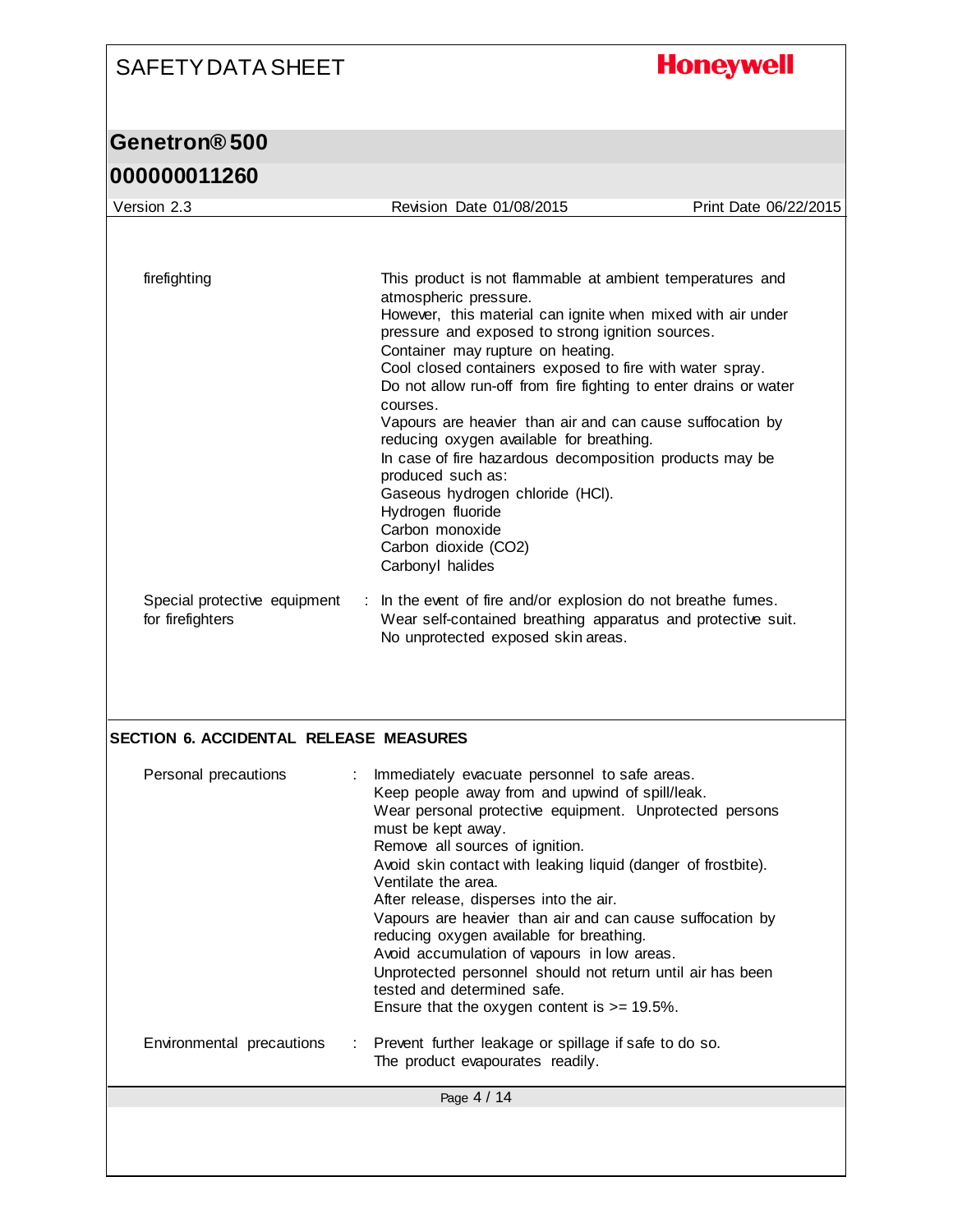#### **Honeywell** SAFETY DATA SHEET **Genetron® 500 000000011260** Version 2.3 Revision Date 01/08/2015 Print Date 06/22/2015 Methods for cleaning up : Ventilate the area. **SECTION 7. HANDLING AND STORAGE Handling** Handling : Handle with care. Avoid inhalation of vapour or mist. Do not get in eyes, on skin, or on clothing. Wear personal protective equipment. Pressurized container. Protect from sunlight and do not expose to temperatures exceeding 50 °C. Follow all standard safety precautions for handling and use of compressed gas cylinders. Use authorized cylinders only. Protect cylinders from physical damage. Do not puncture or drop cylinders, expose them to open flame or excessive heat. Do not pierce or burn, even after use. Do not spray on a naked flame or any incandescent material. Do not remove screw cap until immediately ready for use. Always replace cap after use. Advice on protection : The product is not flammable. against fire and explosion Can form a combustible mixture with air at pressures above atmospheric pressure. **Storage** Requirements for storage : Pressurized container: protect from sunlight and do not expose areas and containers to temperatures exceeding 50 °C. Do not pierce or burn, even after use. Keep containers tightly closed in a dry, cool and well-ventilated place. Storage rooms must be properly ventilated. Ensure adequate ventilation, especially in confined areas. Protect cylinders from physical damage. **SECTION 8. EXPOSURE CONTROLS/PERSONAL PROTECTION**Page 5 / 14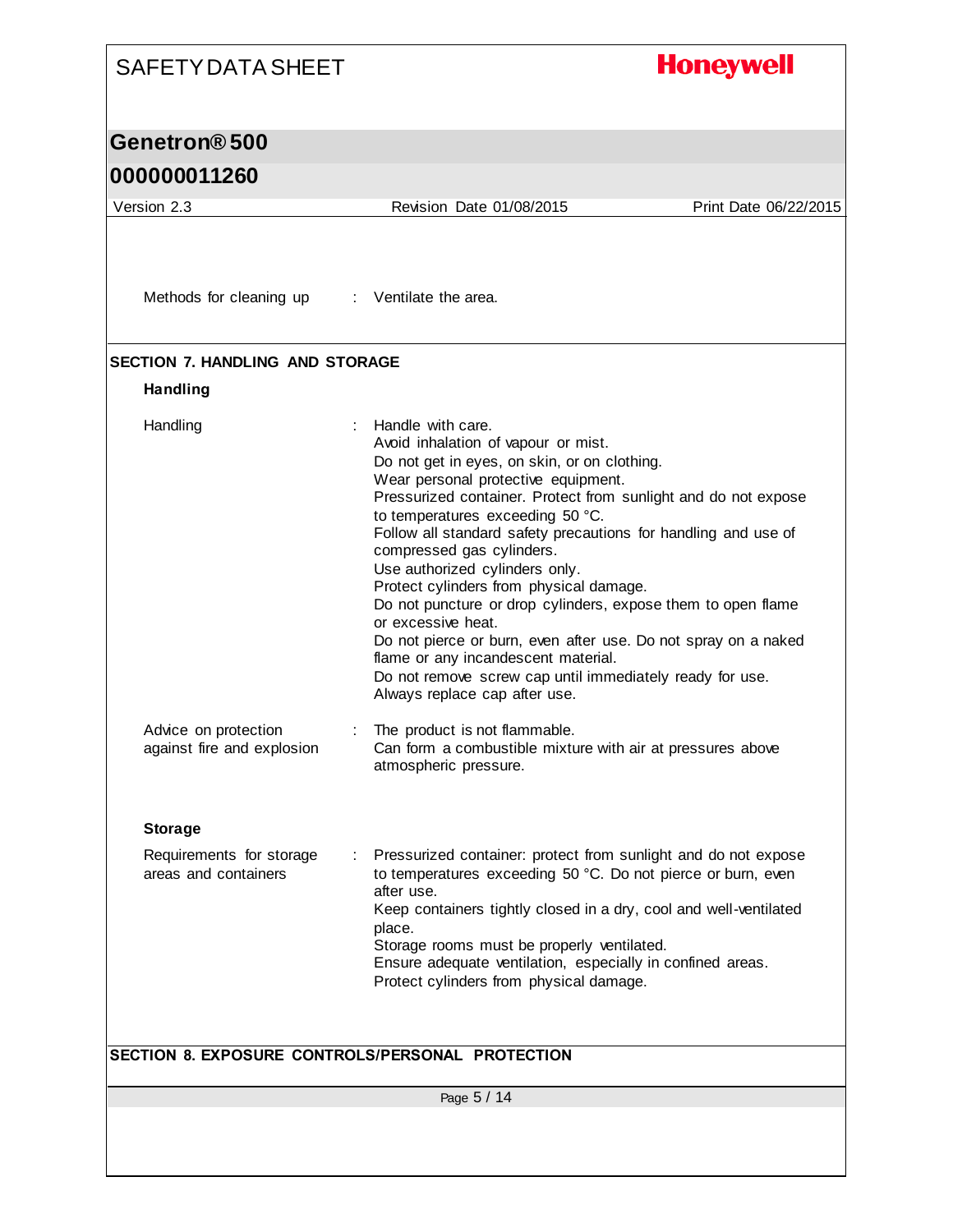# **Honeywell**

#### **Genetron® 500**

#### **000000011260**

| Version 2.3              |   | Revision Date 01/08/2015                                                                                                                                                                                                                                                                                                                  | Print Date 06/22/2015 |
|--------------------------|---|-------------------------------------------------------------------------------------------------------------------------------------------------------------------------------------------------------------------------------------------------------------------------------------------------------------------------------------------|-----------------------|
|                          |   |                                                                                                                                                                                                                                                                                                                                           |                       |
| Protective measures      |   | Do not breathe vapour.<br>Avoid contact with skin, eyes and clothing.<br>Ensure that eyewash stations and safety showers are close to<br>the workstation location.                                                                                                                                                                        |                       |
| Engineering measures     |   | General room ventilation is adequate for storage and handling.<br>Perform filling operations only at stations with exhaust<br>ventilation facilities.                                                                                                                                                                                     |                       |
| Eye protection           |   | Wear as appropriate:<br>Safety glasses with side-shields<br>If splashes are likely to occur, wear:<br>Goggles or face shield, giving complete protection to eyes                                                                                                                                                                          |                       |
| Hand protection          | ÷ | Leather gloves<br>In case of contact through splashing:<br>Protective gloves<br>Neoprene gloves<br>Polyvinyl alcohol or nitrile- butyl-rubber gloves                                                                                                                                                                                      |                       |
| Skin and body protection |   | Avoid skin contact with leaking liquid (danger of frostbite).<br>Wear cold insulating gloves/ face shield/eye protection.                                                                                                                                                                                                                 |                       |
| Respiratory protection   |   | In case of insufficient ventilation wear suitable respiratory<br>equipment.<br>Wear a positive-pressure supplied-air respirator.<br>Vapours are heavier than air and can cause suffocation by<br>reducing oxygen available for breathing.<br>For rescue and maintenance work in storage tanks use self-<br>contained breathing apparatus. |                       |
| Hygiene measures         |   | Handle in accordance with good industrial hygiene and safety<br>practice.<br>Ensure adequate ventilation, especially in confined areas.<br>Avoid contact with skin, eyes and clothing.<br>Remove and wash contaminated clothing before re-use.<br>Keep working clothes separately.                                                        |                       |

#### **Exposure Guidelines**

| Components                  | CAS-No. | Value                                | Control<br>parameters | Upda<br>te | <b>Basis</b>                                 |
|-----------------------------|---------|--------------------------------------|-----------------------|------------|----------------------------------------------|
| Dichlorodifluorom<br>ethane | 75-71-8 | TWA :<br>time<br>weighted<br>average | $(1,000$ ppm $)$      | 2008       | ACGIH:US. ACGIH<br>Threshold Limit<br>Values |
|                             |         | Page 6 / 14                          |                       |            |                                              |
|                             |         |                                      |                       |            |                                              |
|                             |         |                                      |                       |            |                                              |
|                             |         |                                      |                       |            |                                              |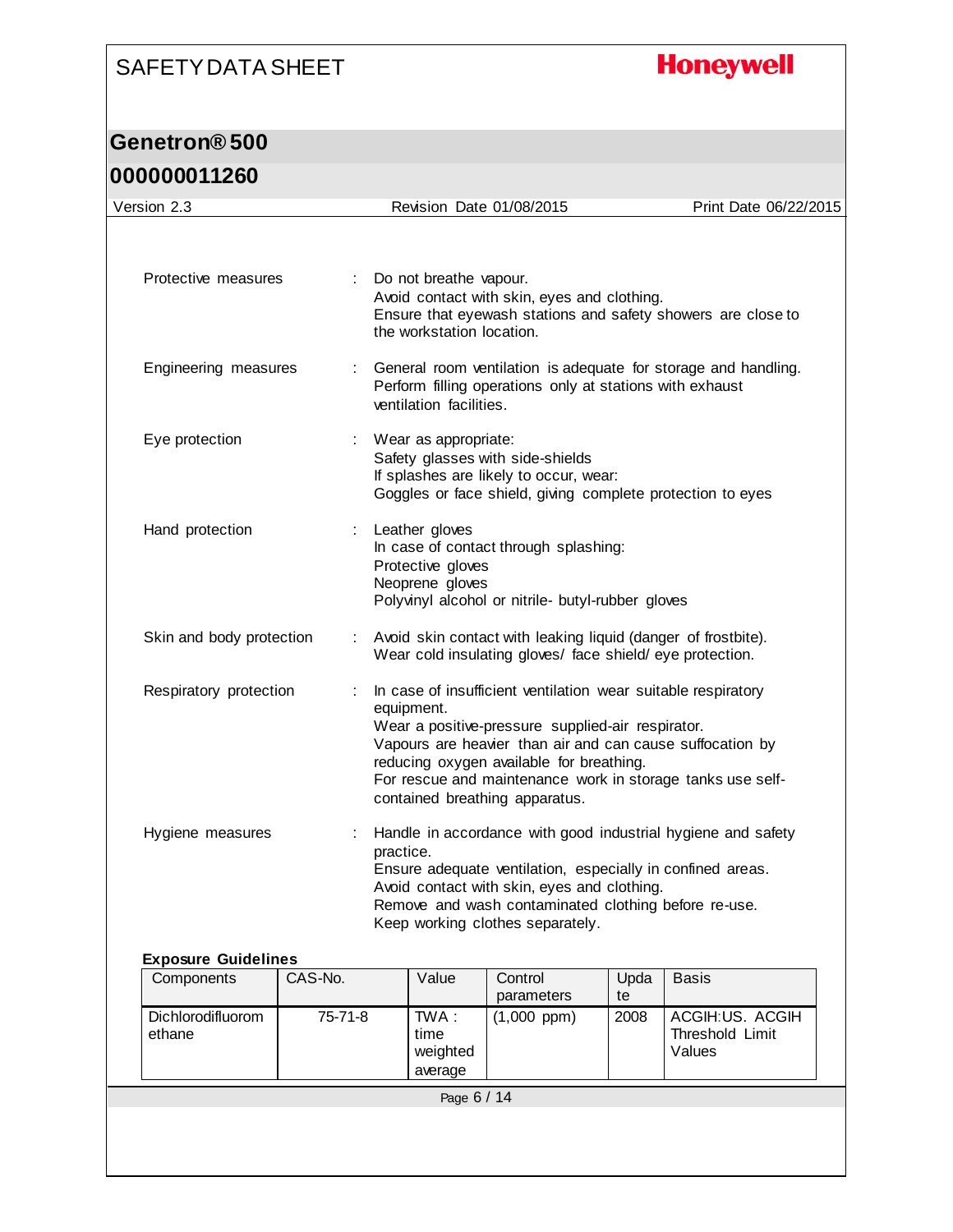# **Honeywell**

#### **Genetron® 500**

| Version 2.3                                                                    |               | Revision Date 01/08/2015                                                    |                                 |            | Print Date 06/22/2015                                                                    |
|--------------------------------------------------------------------------------|---------------|-----------------------------------------------------------------------------|---------------------------------|------------|------------------------------------------------------------------------------------------|
|                                                                                |               |                                                                             |                                 |            |                                                                                          |
| Dichlorodifluorom<br>ethane                                                    | $75 - 71 - 8$ | REL:<br>Recomm<br>ended<br>exposure<br>limit<br>(REL):                      | 4,950 mg/m3<br>$(1,000$ ppm)    | 2005       | NIOSH/GUIDE:US.<br>NIOSH: Pocket<br>Guide to Chemical<br>Hazards                         |
| Dichlorodifluorom<br>ethane                                                    | $75 - 71 - 8$ | PEL:<br>Permissi<br>ble<br>exposure<br>limit                                | 4,950 mg/m3<br>$(1,000$ ppm)    | 02<br>2006 | OSHA_TRANS:US.<br>OSHA Table Z-1<br>Limits for Air<br>Contaminants (29<br>CFR 1910.1000) |
| Dichlorodifluorom<br>ethane                                                    | $75 - 71 - 8$ | TWA:<br>time<br>weighted<br>average                                         | 4,950 mg/m3<br>$(1,000$ ppm $)$ | 1989       | Z1A:US. OSHA<br>Table Z-1-A (29<br>CFR 1910.1000)                                        |
| $1,1-$<br>Difluoroethane                                                       | $75 - 37 - 6$ | TWA:<br>time<br>weighted<br>average                                         | 2,700 mg/m3<br>$(1,000$ ppm)    | 2007       | <b>WEEL:US. AIHA</b><br>Workplace<br>Environmental<br>Exposure Level<br>(WEEL) Guides    |
| $1,1-$<br>Difluoroethane                                                       | 75-37-6       | TWA:<br>time<br>weighted<br>average                                         | $(1,000$ ppm $)$                |            | Honeywell: Limit<br>established by<br>Honeywell<br>International Inc.                    |
| SECTION 9. PHYSICAL AND CHEMICAL PROPERTIES<br>Physical state<br>Color<br>Odor |               | : Liquefied gas<br>: colourless<br>slight sweet ether-like<br>Note: neutral |                                 |            |                                                                                          |
| pH                                                                             |               |                                                                             |                                 |            |                                                                                          |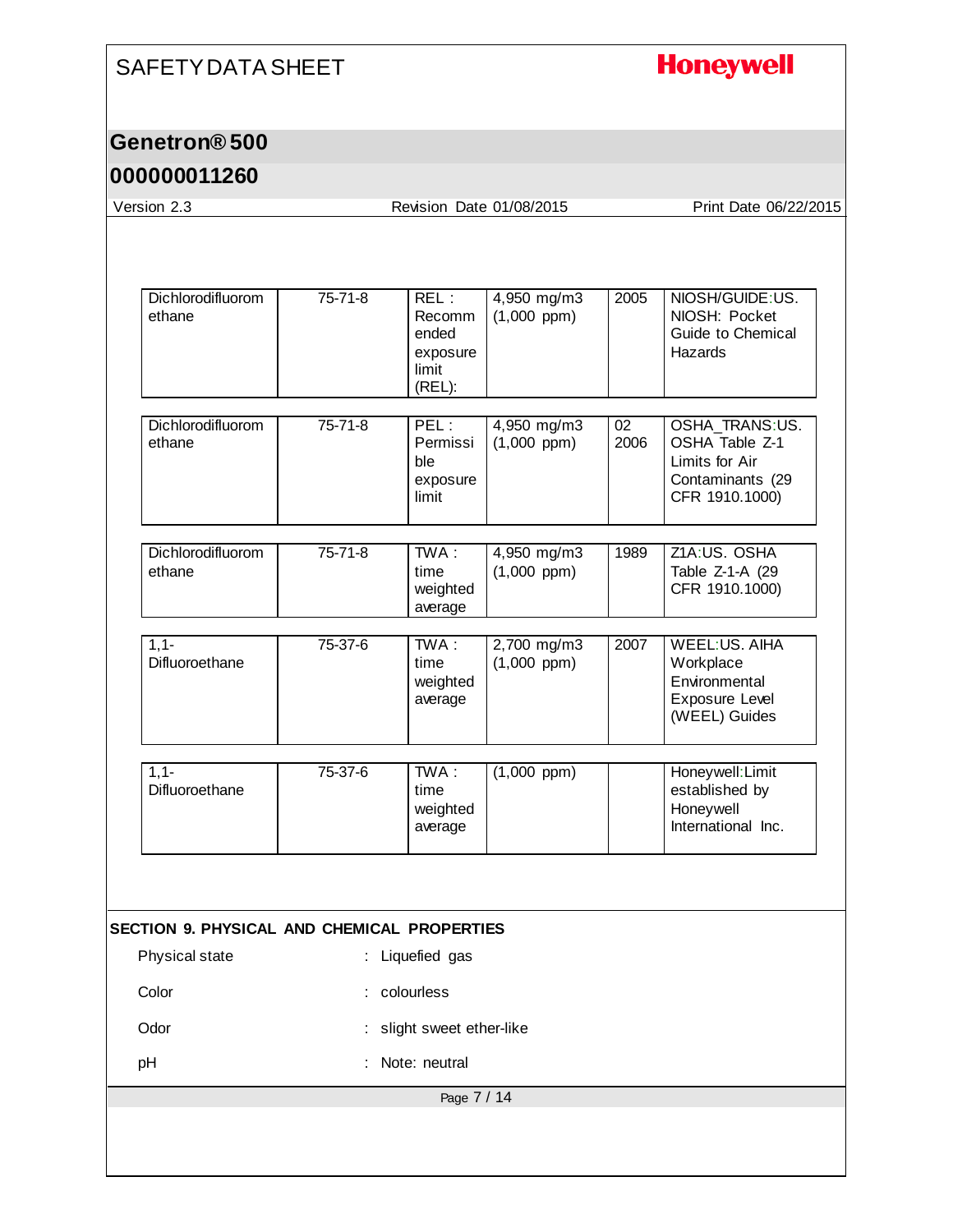# **Honeywell**

#### **Genetron® 500**

| Version 2.3                          | Revision Date 01/08/2015                                                     | Print Date 06/22/2015 |
|--------------------------------------|------------------------------------------------------------------------------|-----------------------|
|                                      |                                                                              |                       |
|                                      |                                                                              |                       |
| Melting point/freezing point         | $-158$ °C<br>÷                                                               |                       |
| Boiling point/boiling range          | -33.5 $°C$                                                                   |                       |
| Flash point                          | : Note: Not applicable                                                       |                       |
|                                      |                                                                              |                       |
| Lower explosion limit                | : Note: None                                                                 |                       |
| Upper explosion limit                | : Note: None                                                                 |                       |
| Vapor pressure                       | 6,901 hPa<br>t.<br>at 21.1 °C(70.0 °F)<br>15,975 hPa<br>at 54.4 °C(129.9 °F) |                       |
| Vapor density                        | 4.2 Note: $(Air = 1.0)$<br>÷.                                                |                       |
| Density                              | 1.171 g/cm3 at 30 °C<br>÷.                                                   |                       |
| Water solubility                     | : Note: not determined                                                       |                       |
| Ignition temperature                 | : Note: not determined                                                       |                       |
| Decomposition temperature            | $: >250$ °C                                                                  |                       |
|                                      |                                                                              |                       |
| SECTION 10. STABILITY AND REACTIVITY |                                                                              |                       |
| Chemical stability                   | : Stable under normal conditions.                                            |                       |
|                                      | Page 8 / 14                                                                  |                       |
|                                      |                                                                              |                       |
|                                      |                                                                              |                       |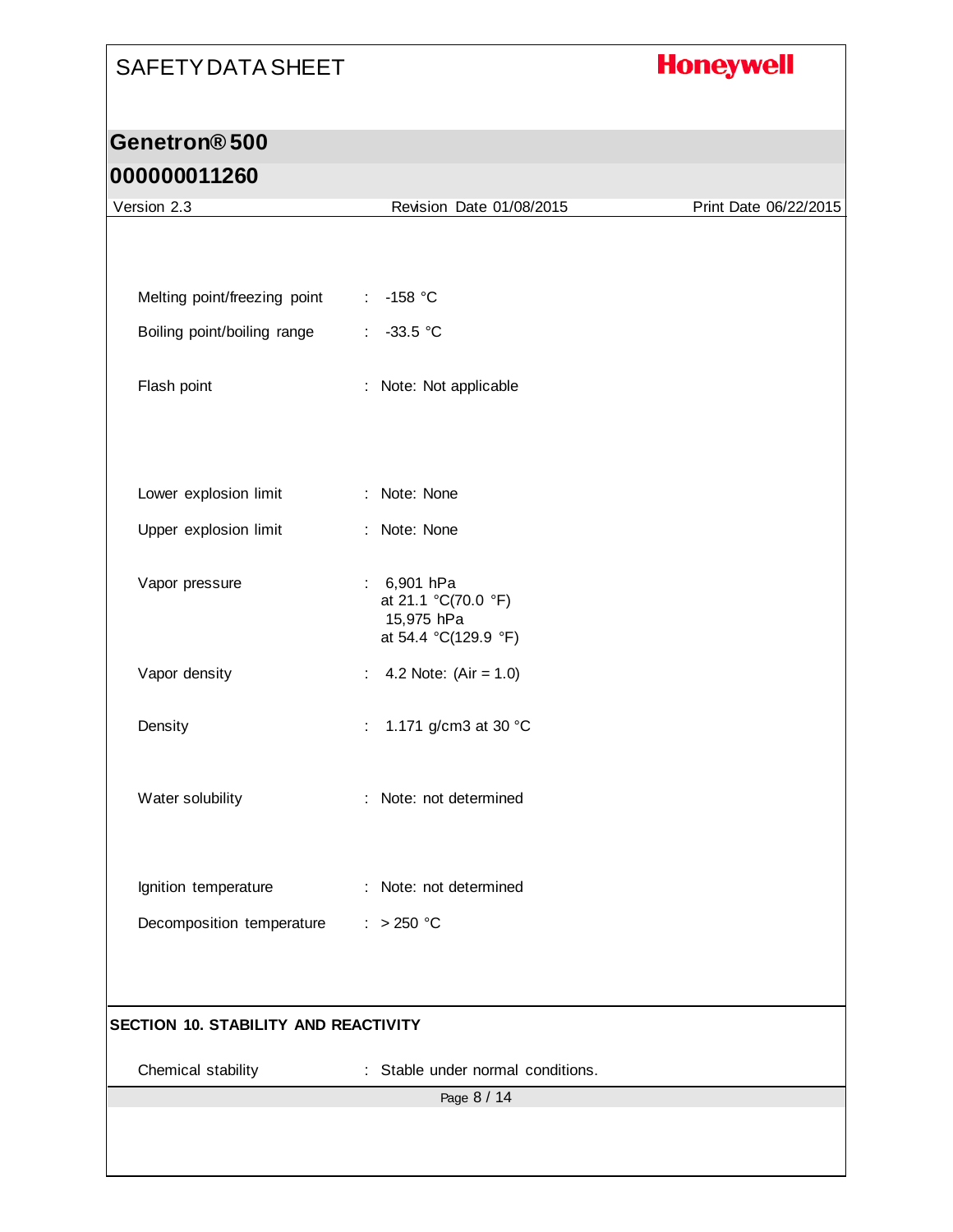# **Honeywell**

# **Genetron® 500**

| Version 2.3                                     | Revision Date 01/08/2015                                                                                                                                                                                                                                                                                                                                                      | Print Date 06/22/2015 |
|-------------------------------------------------|-------------------------------------------------------------------------------------------------------------------------------------------------------------------------------------------------------------------------------------------------------------------------------------------------------------------------------------------------------------------------------|-----------------------|
|                                                 |                                                                                                                                                                                                                                                                                                                                                                               |                       |
|                                                 |                                                                                                                                                                                                                                                                                                                                                                               |                       |
| Possibility of hazardous<br>reactions           | : Hazardous polymerisation does not occur.                                                                                                                                                                                                                                                                                                                                    |                       |
| Conditions to avoid                             | : Pressurized container. Protect from sunlight and do not<br>expose to temperatures exceeding 50 °C.<br>Decomposes under high temperature.<br>Some risk may be expected of corrosive and toxic<br>decomposition products.<br>Can form a combustible mixture with air at pressures above<br>atmospheric pressure.<br>Do not mix with oxygen or air above atmospheric pressure. |                       |
| Incompatible materials to<br>avoid              | : Potassium<br>Calcium<br>Powdered metals<br>Finely divided aluminium<br>Finely divided magnesium<br>Zinc                                                                                                                                                                                                                                                                     |                       |
| Hazardous decomposition<br>products             | : In case of fire hazardous decomposition products may be<br>produced such as:<br>Gaseous hydrogen chloride (HCI).<br>Gaseous hydrogen fluoride (HF).<br>Carbonyl halides<br>Carbon monoxide<br>Carbon dioxide (CO2)                                                                                                                                                          |                       |
| <b>SECTION 11. TOXICOLOGICAL INFORMATION</b>    |                                                                                                                                                                                                                                                                                                                                                                               |                       |
| Acute oral toxicity                             |                                                                                                                                                                                                                                                                                                                                                                               |                       |
| 1,1-Difluoroethane                              | : LDLo: > 1,500 mg/kg<br>Species: Rat<br>Note: No deaths                                                                                                                                                                                                                                                                                                                      |                       |
| Acute inhalation toxicity<br>1,1-Difluoroethane | LC50: ca. 383000 ppm<br>Exposure time: 2 h<br>Species: Rat                                                                                                                                                                                                                                                                                                                    |                       |
| Sensitisation                                   |                                                                                                                                                                                                                                                                                                                                                                               |                       |
|                                                 | Page 9 / 14                                                                                                                                                                                                                                                                                                                                                                   |                       |
|                                                 |                                                                                                                                                                                                                                                                                                                                                                               |                       |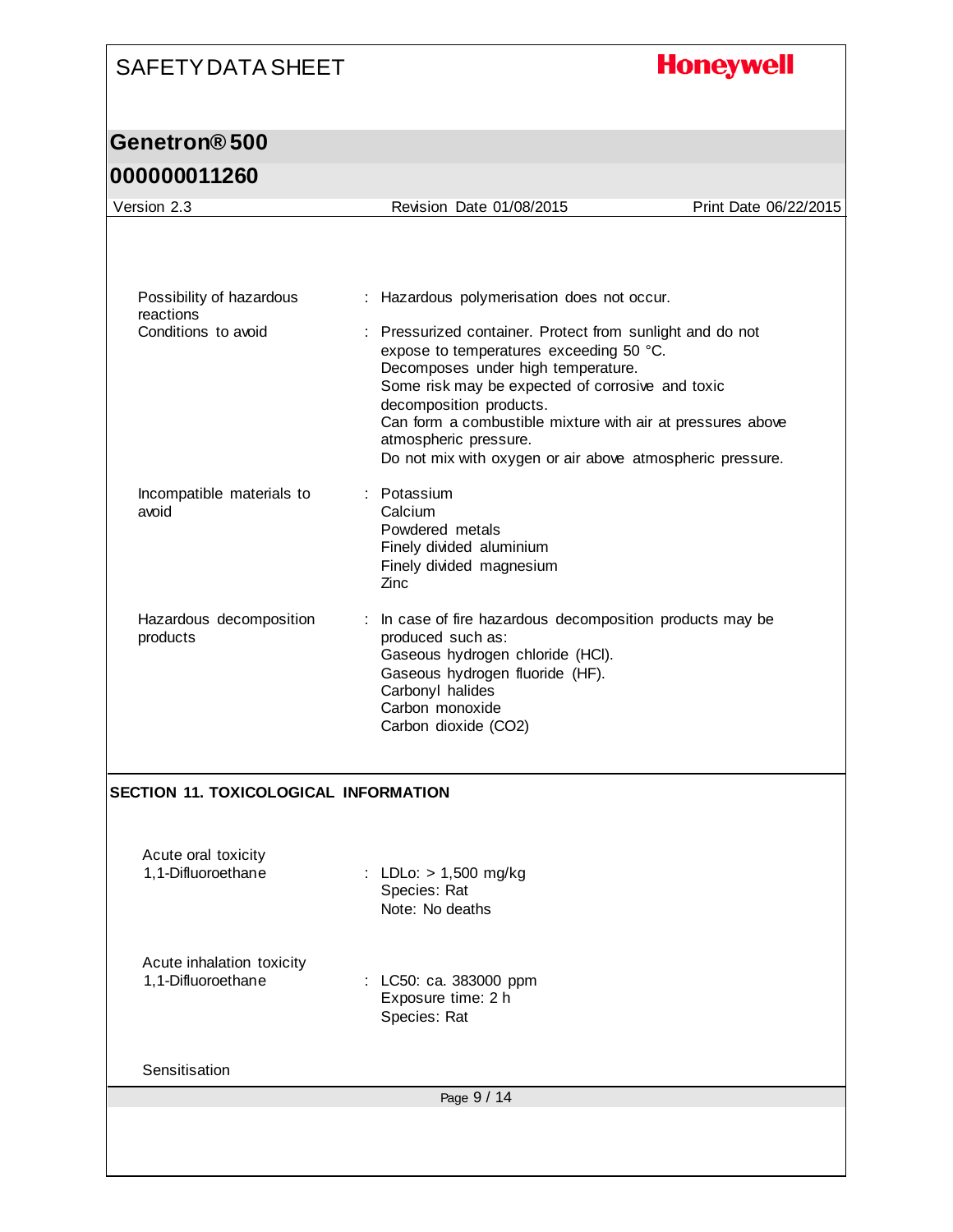# **Honeywell**

#### **Genetron® 500**

| Version 2.3                                | Revision Date 01/08/2015                                                                                                                                                                                                                                                                                                                                                                                                                                                                                                                                                                                                                                                                                                                   | Print Date 06/22/2015 |
|--------------------------------------------|--------------------------------------------------------------------------------------------------------------------------------------------------------------------------------------------------------------------------------------------------------------------------------------------------------------------------------------------------------------------------------------------------------------------------------------------------------------------------------------------------------------------------------------------------------------------------------------------------------------------------------------------------------------------------------------------------------------------------------------------|-----------------------|
| 1,1-Difluoroethane                         | : Cardiac sensitization<br>Note: No-observed-effect level<br>>150,000 ppm                                                                                                                                                                                                                                                                                                                                                                                                                                                                                                                                                                                                                                                                  |                       |
| 1,1-Difluoroethane                         | Test Method: Ames test<br>Result: negative                                                                                                                                                                                                                                                                                                                                                                                                                                                                                                                                                                                                                                                                                                 |                       |
| Carcinogenicity<br>1,1-Difluoroethane      | Species: Rat<br>Application Route: Inhalation<br>Exposure time: two-year<br>Note: Did not show carcinogenic effects in animal<br>experiments.                                                                                                                                                                                                                                                                                                                                                                                                                                                                                                                                                                                              |                       |
| <b>SECTION 12. ECOLOGICAL INFORMATION</b>  |                                                                                                                                                                                                                                                                                                                                                                                                                                                                                                                                                                                                                                                                                                                                            |                       |
| <b>Further information on ecology</b>      |                                                                                                                                                                                                                                                                                                                                                                                                                                                                                                                                                                                                                                                                                                                                            |                       |
| Additional ecological<br>information       | Accumulation in aquatic organisms is unlikely.<br>This product contains greenhouse gases which may<br>contribute to global warming. Do NOT vent to the atmosphere.<br>To comply with provisions of the U.S. Clean Air Act, any<br>residual must be recovered.<br>This product is subject to U.S. Environmental Protection<br>Agency Clean Air Act Regulations at 40 CFR Part 82.<br>Section 611 requires the following label text on all shipments<br>of this product:<br>Warning: Contains Dichlorodifluoromethane (HCFC-12),<br>a substance which harms public health and environment by<br>destroying ozone in the upper atmosphere.<br>Refer to sections 610 and 612 for list of acceptable and<br>unacceptable uses for this product. |                       |
| <b>SECTION 13. DISPOSAL CONSIDERATIONS</b> |                                                                                                                                                                                                                                                                                                                                                                                                                                                                                                                                                                                                                                                                                                                                            |                       |
| Disposal methods                           | : Observe all Federal, State, and Local Environmental<br>regulations.                                                                                                                                                                                                                                                                                                                                                                                                                                                                                                                                                                                                                                                                      |                       |
|                                            | Page 10 / 14                                                                                                                                                                                                                                                                                                                                                                                                                                                                                                                                                                                                                                                                                                                               |                       |
|                                            |                                                                                                                                                                                                                                                                                                                                                                                                                                                                                                                                                                                                                                                                                                                                            |                       |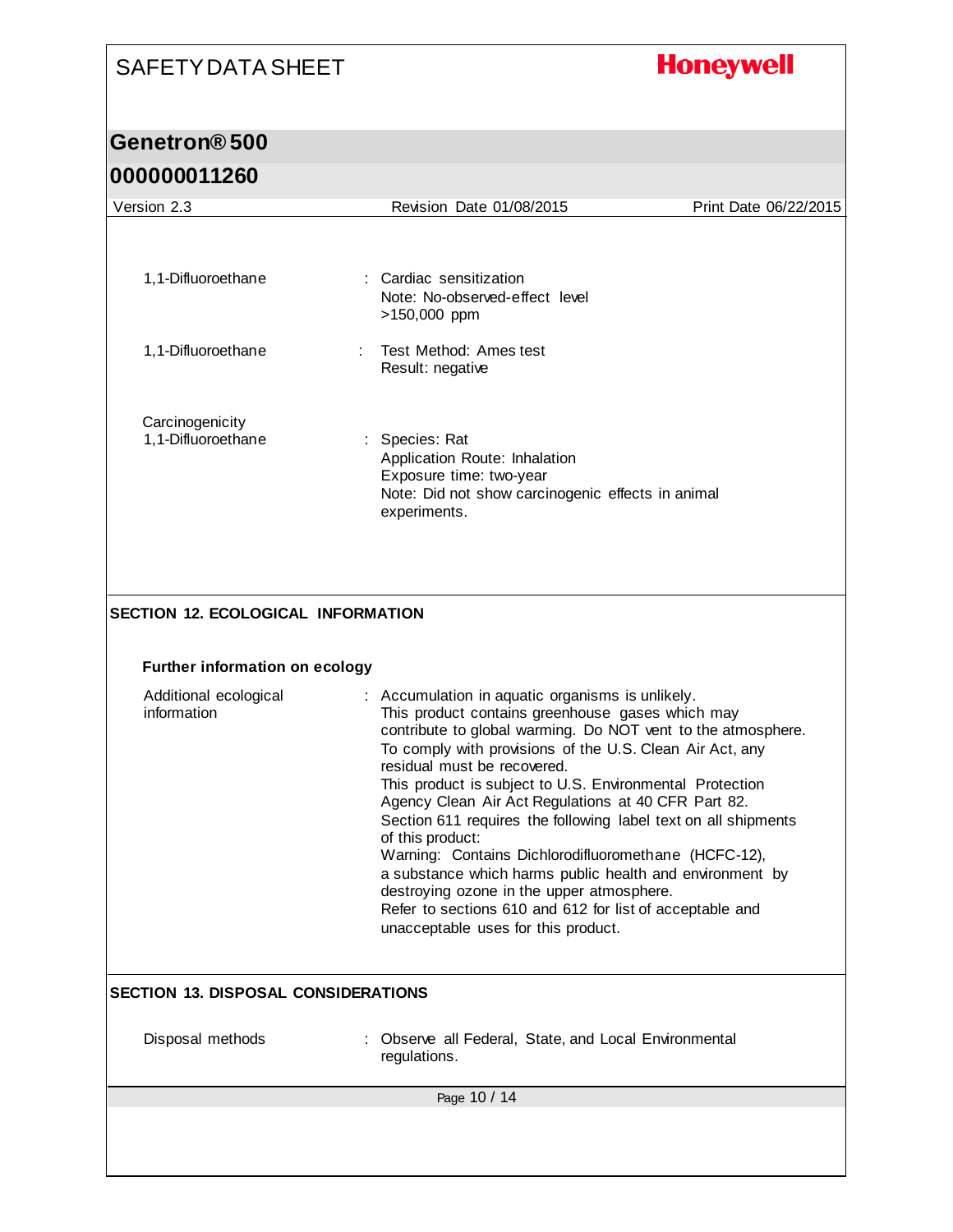|                                   | <b>SAFETY DATA SHEET</b>                                                                                                                                         |                                                                                                                                                                | <b>Honeywell</b>      |
|-----------------------------------|------------------------------------------------------------------------------------------------------------------------------------------------------------------|----------------------------------------------------------------------------------------------------------------------------------------------------------------|-----------------------|
| Genetron <sup>®</sup> 500         |                                                                                                                                                                  |                                                                                                                                                                |                       |
| 000000011260                      |                                                                                                                                                                  |                                                                                                                                                                |                       |
|                                   |                                                                                                                                                                  |                                                                                                                                                                |                       |
| Version 2.3                       |                                                                                                                                                                  | Revision Date 01/08/2015                                                                                                                                       | Print Date 06/22/2015 |
| Note                              |                                                                                                                                                                  | This product is subject to U.S. Environmental Protection<br>Agency Clean Air Act Regulations Section 608 in 40 CFR Part<br>82 regarding refrigerant recycling. |                       |
|                                   | <b>SECTION 14. TRANSPORT INFORMATION</b>                                                                                                                         |                                                                                                                                                                |                       |
| <b>DOT</b>                        | UN/ID No.<br>Proper shipping name<br>Class<br>Packing group<br><b>Hazard</b> Labels                                                                              | : UN 2602<br>: DICHLORODIFLUOROMETHANE AND<br>DIFLUOROETHANE AZEOTROPIC MIXTURE<br>2.2<br>2.2                                                                  |                       |
| <b>IATA</b>                       | UN/ID No.<br>Description of the goods<br>Class<br><b>Hazard Labels</b><br>Packing instruction (cargo<br>aircraft)<br>Packing instruction<br>(passenger aircraft) | : UN 2602<br>DICHLORODIFLUOROMETHANE AND<br>DIFLUOROETHANE AZEOTROPIC MIXTURE<br>2.2<br>: 2.2<br>: 200<br>: 200                                                |                       |
| <b>IMDG</b>                       | UN/ID No.<br>Description of the goods<br>Class<br>Hazard Labels<br>EmS Number<br>Marine pollutant                                                                | <b>UN 2602</b><br>DICHLORODIFLUOROMETHANE AND<br>DIFLUOROETHANE AZEOTROPIC MIXTURE<br>2.2<br>2.2<br>$: F-C, S-V$<br>: no                                       |                       |
| <b>Inventories</b><br>Control Act | <b>SECTION 15. REGULATORY INFORMATION</b><br>US. Toxic Substances<br>Australia. Industrial<br>Chemical (Notification and<br>Assessment) Act                      | : On TSCA Inventory<br>: On the inventory, or in compliance with the inventory                                                                                 |                       |
|                                   |                                                                                                                                                                  | Page 11 / 14                                                                                                                                                   |                       |
|                                   |                                                                                                                                                                  |                                                                                                                                                                |                       |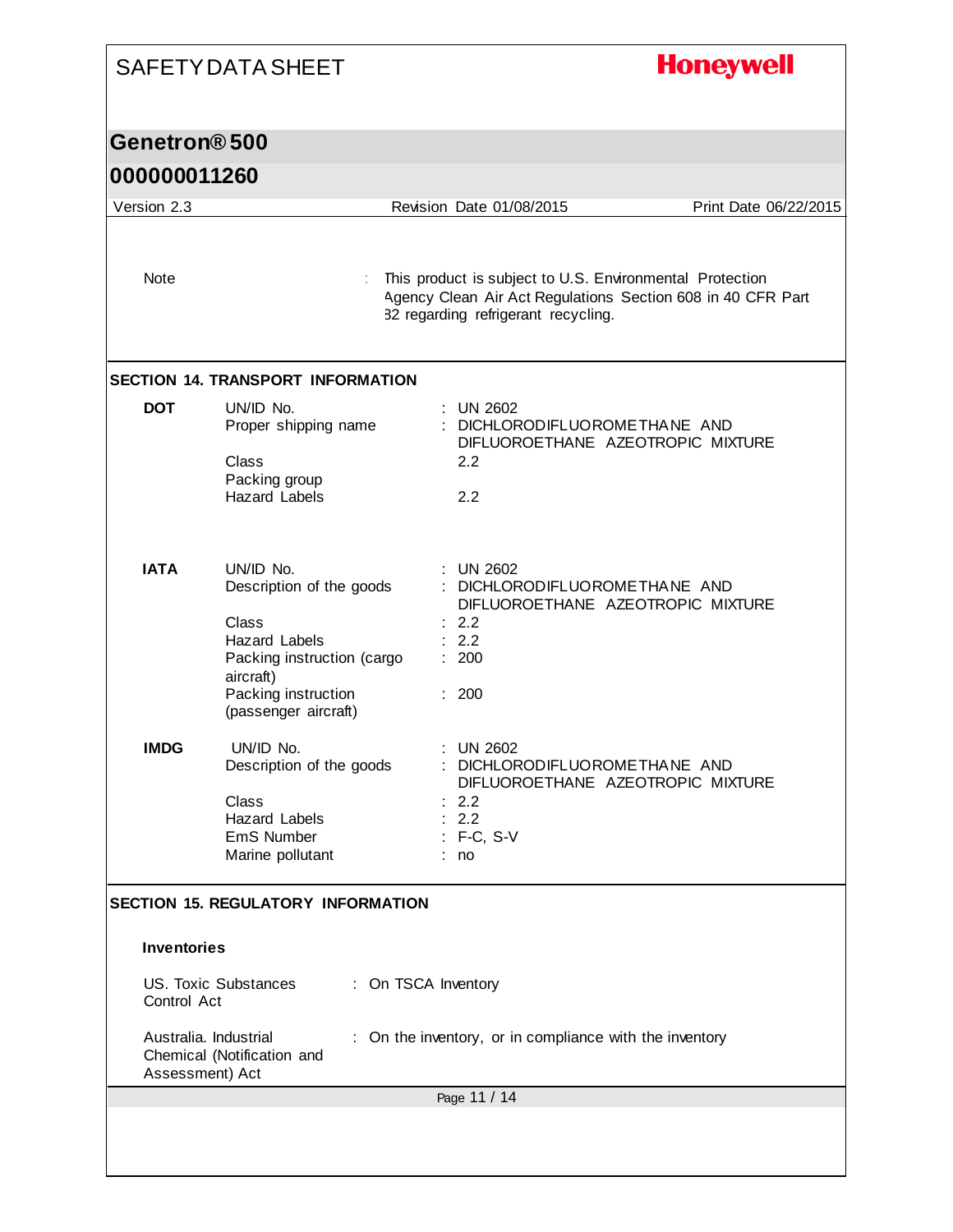# **Honeywell**

#### **Genetron® 500**

| Version 2.3                                                                                          | Revision Date 01/08/2015                                                                                                                                   | Print Date 06/22/2015 |  |  |
|------------------------------------------------------------------------------------------------------|------------------------------------------------------------------------------------------------------------------------------------------------------------|-----------------------|--|--|
|                                                                                                      |                                                                                                                                                            |                       |  |  |
| Canada, Canadian<br><b>Environmental Protection</b><br>Act (CEPA). Domestic<br>Substances List (DSL) | : All components of this product are on the Canadian DSL.                                                                                                  |                       |  |  |
| Japan. Kashin-Hou Law<br>List                                                                        | : On the inventory, or in compliance with the inventory                                                                                                    |                       |  |  |
| Korea. Toxic Chemical<br>Control Law (TCCL) List                                                     | : On the inventory, or in compliance with the inventory                                                                                                    |                       |  |  |
| Philippines. The Toxic<br>Substances and Hazardous<br>and Nuclear Waste Control<br>Act               | : On the inventory, or in compliance with the inventory                                                                                                    |                       |  |  |
| China. Inventory of Existing<br><b>Chemical Substances</b>                                           | : On the inventory, or in compliance with the inventory                                                                                                    |                       |  |  |
| New Zealand. Inventory of<br>Chemicals (NZloC), as<br>published by ERMA New<br>Zealand               | : On the inventory, or in compliance with the inventory                                                                                                    |                       |  |  |
| National regulatory information                                                                      |                                                                                                                                                            |                       |  |  |
| US. EPA CERCLA<br>Hazardous Substances (40<br>CFR 302)<br><b>CERCLA</b>                              | : The following component(s) of this product is/are subject to<br>release reporting under 40 CFR 302 when release exceeds the<br>Reportable Quantity (RQ): |                       |  |  |
|                                                                                                      | Reportable quantity: 5000 lbs<br>Dichlorodifluoromethane                                                                                                   | $75 - 71 - 8$         |  |  |
| <b>SARA 302 Components</b>                                                                           | : No chemicals in this material are subject to the reporting<br>requirements of SARA Title III, Section 302.                                               |                       |  |  |
| <b>SARA 313 Components</b>                                                                           | The following components are subject to reporting levels<br>established by SARA Title III, Section 313:<br>Dichlorodifluoromethane                         | $75 - 71 - 8$         |  |  |
| SARA 311/312 Hazards                                                                                 | : Sudden Release of Pressure Hazard<br>Acute Health Hazard                                                                                                 |                       |  |  |
| Page 12 / 14                                                                                         |                                                                                                                                                            |                       |  |  |
|                                                                                                      |                                                                                                                                                            |                       |  |  |
|                                                                                                      |                                                                                                                                                            |                       |  |  |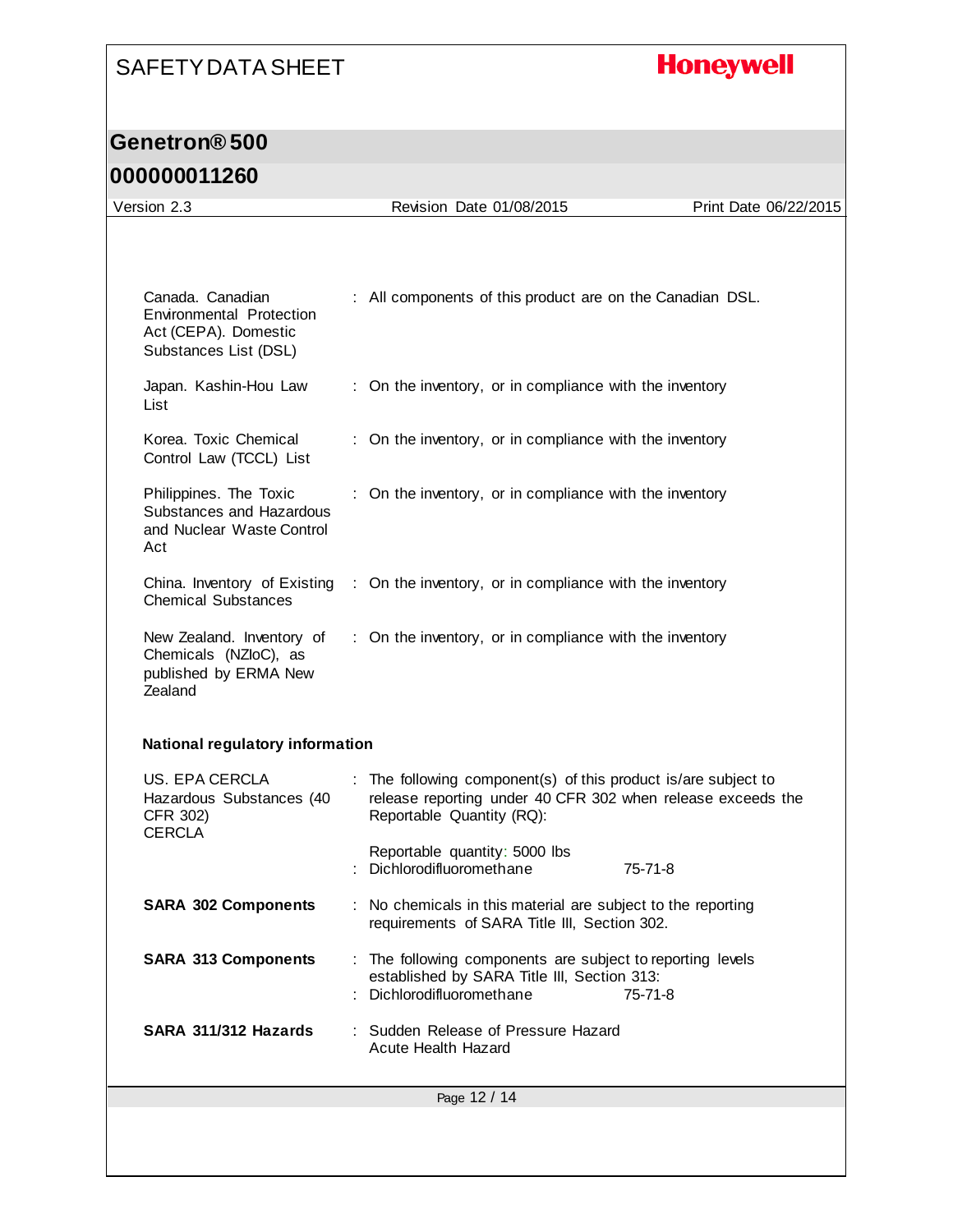# **Honeywell**

#### **Genetron® 500**

| Version 2.3                                                                                 |                                                   | Revision Date 01/08/2015                                                                                                                                                    | Print Date 06/22/2015                                                                                                      |  |
|---------------------------------------------------------------------------------------------|---------------------------------------------------|-----------------------------------------------------------------------------------------------------------------------------------------------------------------------------|----------------------------------------------------------------------------------------------------------------------------|--|
| <b>CERCLA Reportable</b><br>Quantity<br><b>California Prop. 65</b>                          | reproductive harm.                                |                                                                                                                                                                             | : This product does not contain any chemicals known to State of<br>California to cause cancer, birth defects, or any other |  |
| <b>Massachusetts RTK</b>                                                                    | : Dichlorodifluoromethane<br>: 1,1-Difluoroethane |                                                                                                                                                                             | $75 - 71 - 8$<br>75-37-6                                                                                                   |  |
| New Jersey RTK                                                                              | : Dichlorodifluoromethane<br>: 1,1-Difluoroethane |                                                                                                                                                                             | 75-71-8<br>75-37-6                                                                                                         |  |
| Pennsylvania RTK                                                                            | : Dichlorodifluoromethane<br>: 1,1-Difluoroethane |                                                                                                                                                                             | 75-71-8<br>75-37-6                                                                                                         |  |
| <b>WHMIS Classification</b>                                                                 |                                                   | : A: Compressed Gas<br>This product has been classified according to the hazard criteria<br>of the CPR and the MSDS contains all of the information<br>required by the CPR. |                                                                                                                            |  |
| <b>SECTION 16. OTHER INFORMATION</b>                                                        |                                                   |                                                                                                                                                                             |                                                                                                                            |  |
|                                                                                             | <b>HMIS III</b>                                   | <b>NFPA</b>                                                                                                                                                                 |                                                                                                                            |  |
| Health hazard                                                                               | $\mathbf 1$                                       | 2                                                                                                                                                                           |                                                                                                                            |  |
| Flammability                                                                                | $\mathbf 1$                                       | 1                                                                                                                                                                           |                                                                                                                            |  |
| Physical Hazard                                                                             | : 0                                               |                                                                                                                                                                             |                                                                                                                            |  |
| Instability                                                                                 |                                                   | $\mathbf 0$                                                                                                                                                                 |                                                                                                                            |  |
| use of individuals trained in the particular system.<br><b>Further information</b>          |                                                   |                                                                                                                                                                             | Hazard rating and rating systems (e.g. HMIS® III, NFPA): This information is intended solely for the                       |  |
| The information provided in this Safety Data Sheet is correct to the best of our knowledge, |                                                   |                                                                                                                                                                             |                                                                                                                            |  |
|                                                                                             |                                                   | Page 13 / 14                                                                                                                                                                |                                                                                                                            |  |
|                                                                                             |                                                   |                                                                                                                                                                             |                                                                                                                            |  |